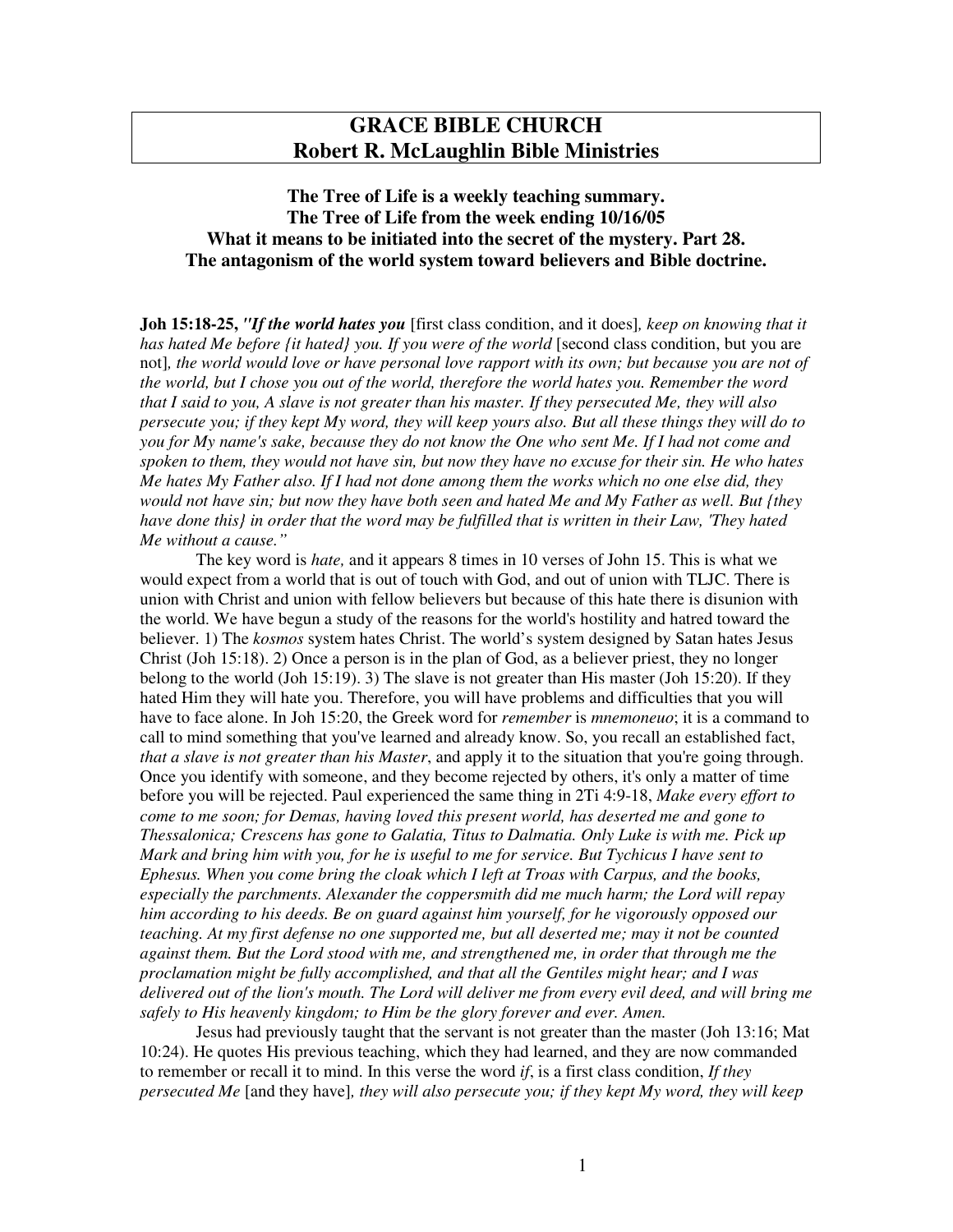*yours also.* The verb is *dioko,* which means to pursue, put pressure on, or to persecute. It refers to certain points of time that are now all gathered up into one. Jesus wasn't persecuted every minute, but there were times when the pressure was on, and that pressure is now declared. The future tense of dioko says that the believers were not a target yet. As long as Christ was on the earth, He was the target, but in the Church-age, every believer is now the target. Once Christ leaves the earth, the individual believer becomes the recipient of the intensification of the angelic conflict. *If they had kept my saying* [tereo]*. Tereo* is also a first class condition. It means to guard something that belongs to self. Many who were in *kosmos diabolicos* came out of it by faith in Christ, and they accepted what Christ taught. When Christ leaves the earth, the apostles are going to find themselves with a nucleus to begin the Church-age. This is their encouragement; you may be hated, but you're going to have a job. This introduces another part of the mystery doctrine of the Church-age which all believers should be initiated into: **The Doctrine of Ambassadorship.**

**Point 1. Definition and Description.** An ambassador is a high ranking minister of state or of royalty sent to another state to represent his sovereign country. By analogy we are spiritual aristocracy as members of the Royal Family of God, and Christ is the King who has sent us into a foreign country, the cosmic world. At salvation, every believer enters the Royal Family of God through the baptism of the Holy Spirit, and at the same time he becomes a representative of the Lord Jesus Christ on earth. Ambassadorship stems from being in union with Christ caused by the baptism of the Spirit. Every Church-age believer is Royal Family of God representing the King of kings and Lord of lords during his time on this earth. Therefore, two commissions are given to the believer at salvation: the royal priesthood as a part of the equal privilege of election; and the royal ambassadorship as a part of the equal privilege of predestination. We represent ourselves before God and we represent God before men. So, ambassadorship emphasizes that every believer is in full time Christian service. Common functions and services are all commanded by the scripture, so there is no confusion between what your spiritual gift demands and the functions which are common to all believers, such as witnessing, prayer, and the perception of doctrine. Ambassadorship is the fulfillment of the imperatives of production in the Bible. In addition to the mandates of scripture, there are many avenues of expressing your ambassadorship, such as utilizing the faith-rest drill and virtue-love as problem solving devices with emphasis on spiritual self-esteem. Spiritual self-esteem, a result of consistent residence in the PPOG under the enabling power of the Holy Spirit and momentum from metabolized doctrine, becomes the maximum expression of ambassadorship.

#### **Point 2. The Profile of the Ambassador.**

A) An ambassador does not appoint himself. We are appointed by God at the moment we believe in Jesus Christ. God also gives us the power and ability to handle the job. B) The ambassador does not support himself. The Church-age believer, as an ambassador for Christ, is provided for by logistical grace. C) The ambassador's instructions are always in written form, so he has no doubt as to what he should do. We have the policies, problem-solving devices, instructions, principles, doctrines, and concepts in written form in the scripture. D) The ambassador does not belong to the country to which he is sent. Our citizenship and home is in heaven. We are also citizens of a client nation to God (Joh 15:19). E) The ambassador does not live in the foreign country for his own personal interest. We are to live here on earth solely to serve in the interest of our Lord and Savior. We subordinate all personal interest to the function of our ambassadorship, which includes the attainment and function of the spiritual skills, the filling of the Spirit, cognition of Bible doctrine, and execution of the PPOG. Our production skills, which include our ambassadorship, are in place as of the moment of salvation, but are not effective until we develop spiritual skills. F) The ambassador does not treat any insult to himself as personal. This is the royal ambassador's function in both spiritual self-esteem and impersonal love for all mankind. We tolerate others and hold no grudges. When you are insulted, treated unfairly, or ridiculed, you have tremendous problem-solving devices and the spiritual strength to leave the matter in the Lord's hands. G) When an ambassador is recalled, it is tantamount to a declaration of war. This is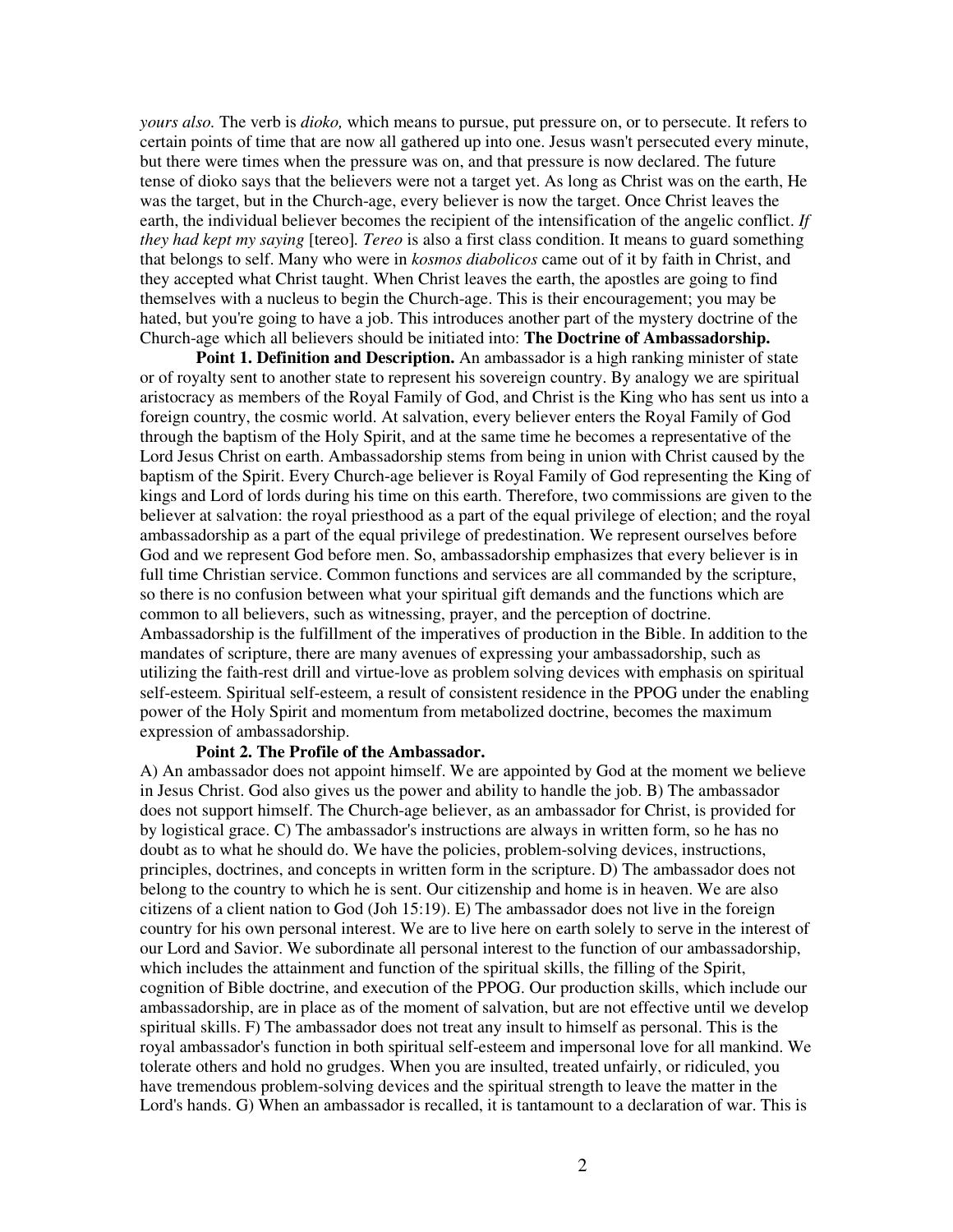### analogous to the rapture of the church. The tribulation is analogous to the period of war. **Point 3. The Royal Ambassadorship is Specialized and Intensified in the Gift of Pastor-teacher.**

All communication gifts become critical and specialized functions of the royal ambassadorship because they communicate spiritual truth. Eph 6:18, *With all prayer and petition* pray at all times in the Spirit, and with this in view, be on the alert with all perseverance and *petition for all the saints,* Prayer is essential in this ongoing warfare. Pray for members of your Royal Family and keep each other's spirits up so that no one falls behind or drops out. Eph 6:19, and pray on my behalf, that utterance may be given to me in the opening of my mouth, to make *known with boldness the mystery of the gospel,* We are to have the courage to teach the mystery doctrine at the right time. Eph 6:20, *"On behalf of which* [Gospel] *I am an ambassador in chains, that in this* [proclaiming the mystery doctrine]*, I might communicate with confidence as I ought to speak."* There is a special need for those who communicate doctrine to do so with confidence. That confidence cannot exist unless they are occupied with the person of Christ and have spiritual self-esteem, because they will be faced with constant negative volition from indifferent people. With spiritual self-esteem the communicator speaks with confidence no matter what the attitude of his listeners.

#### **Point 4. The Royal Ambassadorship is also Related to Evangelism, 2Co 5:20.**

2Co 5:14, *For the love of Christ controls us, having concluded this, that one died for all, therefore all died;* In other words, the Lord's love has moved us to extremes. His love has the first and last word in everything we do. Our decision as an ambassador is to work from this one focused point: One man died for everyone. That puts everyone in the same boat. 2Co 5:15, *and* He died for all, that they who live should no longer live for themselves, but for Him who died and *rose again on their behalf.* He included everyone in his death so that everyone could also be included in his life, a resurrection life, a far better life than people ever lived on their own. 2Co 5:16, *Therefore from now on we recognize no man according to the flesh; even though we have known Christ according to the flesh, yet now we know Him thus no longer.* We are not to evaluate people by what they have or how they look. They looked at TLJC that way once and got it all wrong.

Here is the way we are to look at each other. 2Co 5:17-18, *Therefore if any man is in Christ, he is a new creature; the old things passed away; behold, new things have come. Now all these things are from God, who reconciled us to Himself through Christ, and gave us the ministry of reconciliation,* All this comes from the God who settled the relationship between us and Him, and then called us to settle our relationships with each other. 2Co 5:19, *namely, that God was in Christ reconciling the world to Himself, not counting their trespasses against them, and He has committed to us the word of reconciliation.* God solved the problem that the world had with Himself through the Messiah, giving the world a fresh start by offering forgiveness of sins. God has given us the task of telling everyone what He has done for them. 2Co 5:20, *Therefore, we are ambassadors for Christ, as though God were entreating through us; we beg you on behalf of Christ, be reconciled to God.* We're Christ's representatives or ambassadors. God uses us to persuade people to drop their differences and enter into God's work of making things right between them. We're speaking for Christ Himself, saying to others, become friends with God; He's already a friend with you. This is the function of every believer who witnesses and is the special function of the believer with the gift of evangelism. We are to witness through verbal communication of the Gospel of the word of God. We are not to witness only through our lifestyle, Mat 10:16-17. Eph 6:19-20, *"And pray on my behalf, that utterance* [expression, articulation, verbalization] *may be given to me in the opening of my mouth, to make known with boldness* [confidence] *the mystery of the gospel, For which* [Gospel] *I am an ambassador in chains, that in this* [proclaiming the mystery doctrine]*, I might communicate with confidence as I ought to speak."* Get some confidence, He said in Psa 81:10, *"I, the Lord, am your God, Who brought you up from the land of Egypt* [bondage from the cosmic system]*; Open your mouth wide*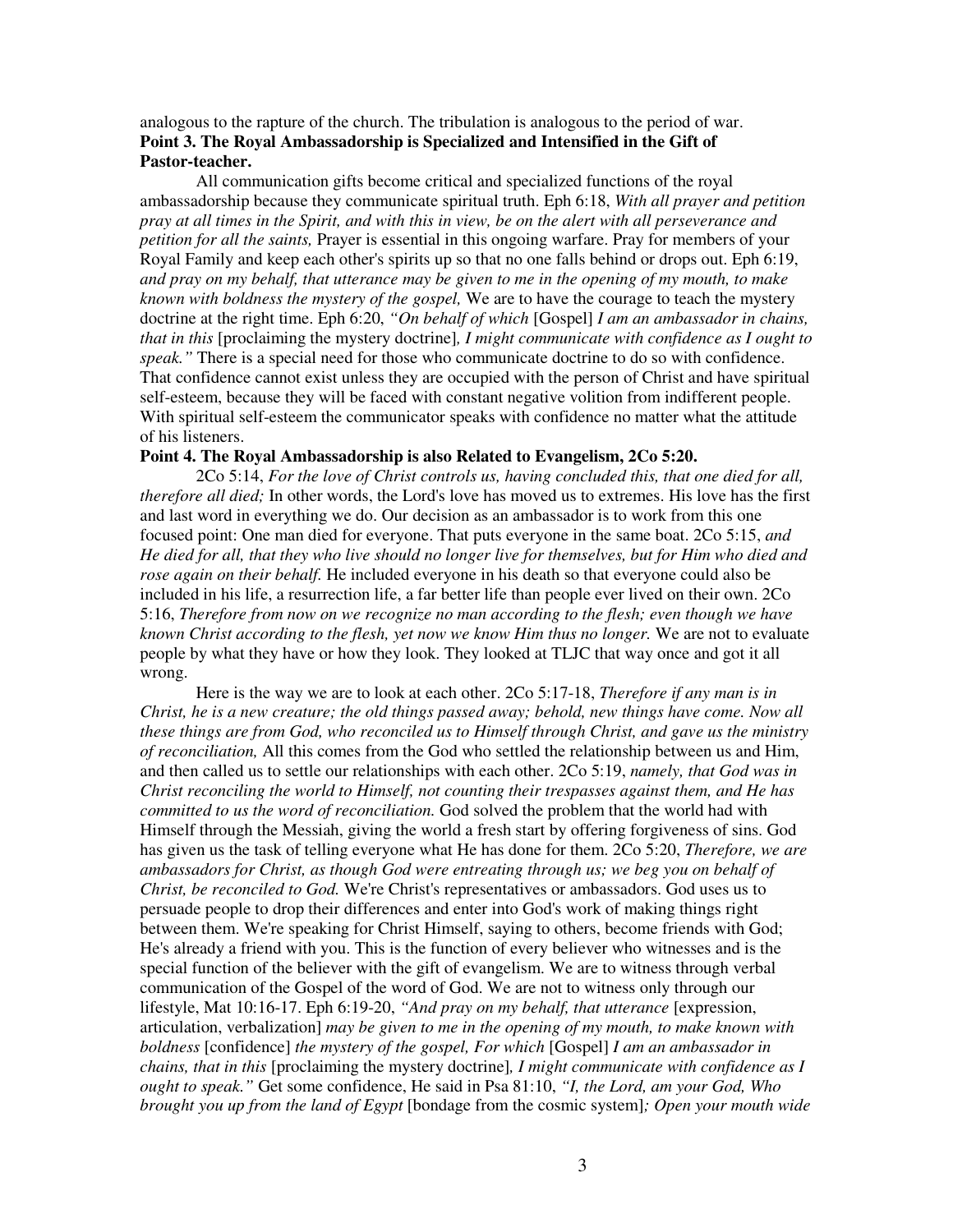*and I will fill it."* Don't worry about what you'll say or how you'll say it, the right words will be there. Some people will attack your motives, others will smear your reputation because you believe in Him. This confidence is based upon knowledge, occupation with TLJC, and doctrine resident in the soul. 1Ti 4:10, *For this reason, we* [pastors] *work hard to the point of exhaustion, and we hang in there tough* [keep on contending], *because we have confidence in the living God, who is the Savior of all men, especially of believers.* Propitiation is the God-ward side of salvation whereby the essence of God is satisfied with the salvation work of TLJC. This means when TLJC was on the cross He was judged for all members of the human race. That's why the N.T. says "whosoever believes" over 45 times. He is the Savior of all men, which introduces the **Doctrine of the Unlimited Atonement.**

He died not only for our sins only says 1Jo 2:2 but for the sins of the whole world. 1Jo 2:2 and He Himself is the propitiation for our sins; and not for ours only, but also for those of the *whole world.* Many verses teach this. Joh 1:29, *The next day he saw Jesus coming to him, and said, "Behold, the Lamb of God who takes away the sin of the world!"* Joh 3:16 *For God so loved the world, that He gave His only begotten Son, that whoever believes in Him should not perish,* but have eternal life. Joh 3:17 For God did not send the Son into the world to judge the world, but *that the world should be saved through Him.* Joh 4:42, *and they were saying to the woman, "It is no longer because of what you said that we believe, for we have heard for ourselves and know that this One is indeed the Savior of the world."* Joh 6:32-33, *Jesus therefore said to them, "Truly,* truly, I say to you, it is not Moses who has given you the bread out of heaven, but it is My Father who gives you the true bread out of heaven. For the bread of God is that which comes down out *of heaven, and gives life to the world."* Joh 6:51, *"I am the living bread that came down out of* heaven; if anyone eats of this bread, he shall live forever; and the bread also which I shall give *for the life of the world is My flesh."* Joh 12:46-47, *"I have come {as} light into the world, that everyone who believes in Me may not remain in darkness. And if anyone hears My sayings, and* does not keep them, I do not judge him; for I did not come to judge the world, but to save the *world."* Rom 11:15 *God reconciled the world unto Himself.*

Regardless of race, culture, nationality, or sex, our Lord Jesus Christ died for all having no prejudice. He died for the sins of the whole world or the sins of every person who would ever live and that immediately destroyed the barrier between God and man, i.e., part of the doctrine of reconciliation. There is no barrier between God and man; it was removed by Christ on the cross. The unlimited atonement also indicated the fact that no matter what anyone says about the superiority of their race or their culture, or any expression of prejudice of any kind, our Lord set the pattern of no prejudice. Gal 3:28, *There is neither Jew nor Greek, there is neither slave nor free man, there is neither male nor female; for you are all one in Christ Jesus.* He was judged for the sins of the world so that anyone of any race or whosoever can be saved. There is a group of individuals, usually intellectuals, sometimes just puppets, who say that Christ only died for them and that they are the elect. These are the super-arrogant types. Our responsibility as an ambassador or representative of TLJC demands the understanding of the doctrine of unlimited atonement as found in 2Co 5:14-20.

This is the function of every believer who witnesses and is the special function of the believer with the gift of evangelism. One of the first signs that you are getting somewhere in your spiritual life is the complete change in your spiritual motivation. This is what the word *controls* means in 2Co 5:14, *For the love of Christ controls us, having concluded this, that one died for all, therefore all died;* Great motivation begins when the believer personally loves God. This results in excitement over His word. Your spiritual life is going to fall apart from time to time and place to place, but motivation from your love for Christ will keep you going. Once you reach personal love for God and SSE, from then on you are motivated by your thoughts or by what you think. Notice it says "the love for Christ motivates us" and not the love for people. Jonah was one of the most successful evangelists in the O.T. but he didn't love those of Ninevah. TLJC died for everyone, and Jonah learned that. He died for everyone, and that is grace. The doctrine of the